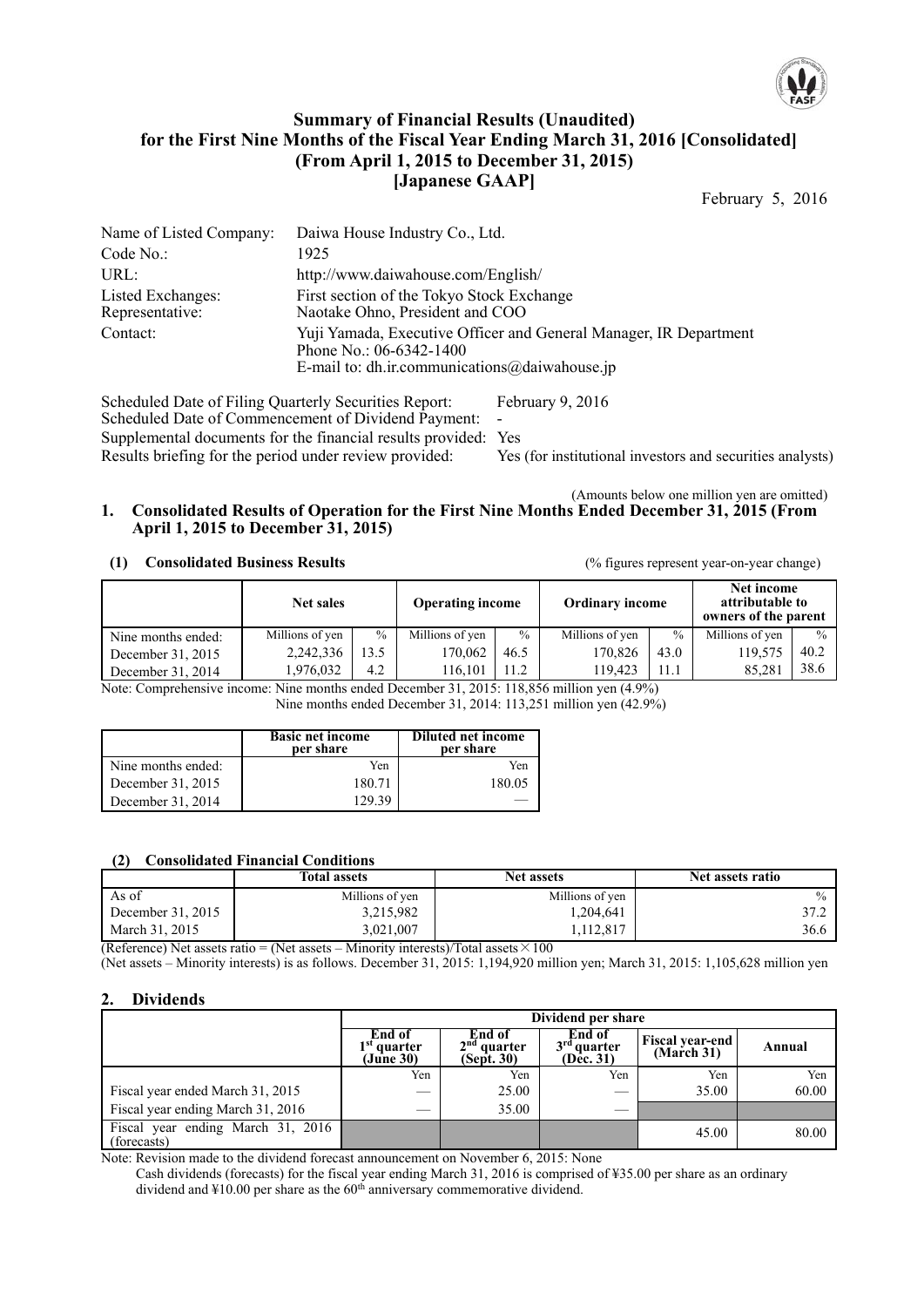## **3. Consolidated Earnings Forecasts for the Fiscal Year Ending March 31, 2016 (From April 1, 2015 to March 31, 2016)**

|                                      | (% figures represent year-on-year change) |      |                   |                         |                   |                        |                   |                                                       |        |
|--------------------------------------|-------------------------------------------|------|-------------------|-------------------------|-------------------|------------------------|-------------------|-------------------------------------------------------|--------|
|                                      | <b>Net sales</b>                          |      |                   | <b>Operating income</b> |                   | <b>Ordinary income</b> |                   | Net income<br>attributable to owners<br>of the parent |        |
|                                      | Millions of yen                           |      | % Millions of yen |                         | % Millions of yen |                        | % Millions of yen | $\frac{0}{0}$                                         | Yen    |
| Fiscal year ending<br>March 31, 2016 | 3,180,000                                 | 13.1 | 240,000           | 33.1                    | 228,000           | 12.5                   | 154.000           | 31.5                                                  | 232.50 |

Note: Revision made to the business forecast announcement on November 6, 2015: None

#### **Notes:**

- **(1) Changes in Significant Subsidiaries during the Period under Review (This refers to changes in specified subsidiaries associated with changes in the scope of consolidation): None**
- **(2) Application of Accounting Methods Unique to the Preparation of the Quarterly Consolidated Financial Statements: None**
- **(3) Changes in Accounting Policies Applied, Changes in Accounting Estimates and Retrospective Restatement** 
	- **1) Changes in accounting policies applied due to amendment of accounting standards: Yes**
	- **2) Changes in accounting policies due to reasons other than 1): None**
	- **3) Changes in accounting estimates: None**
	- **4) Retrospective restatement: None**
- **(4) Number of Issued and Outstanding Shares (Common Stock)**
- **1) Number of shares at the end of the period (including treasury stock)**

| As of December 31, 2015 | 666.238.205 shares As of March 31, 2015 | 660.421.851 shares |
|-------------------------|-----------------------------------------|--------------------|
|                         |                                         |                    |

## **2) Number of treasury stock at the end of the period**

| wanioti yi tixasar e stoch at the chu of the perfou |                                         |               |
|-----------------------------------------------------|-----------------------------------------|---------------|
| 2015<br>As of December 31.                          | 1.627.835 shares   As of March 31, 2015 | 741<br>shares |
|                                                     |                                         |               |

### **3) Average number of shares during the period**

| Nine months ended |                          | Nine months ended |                    |
|-------------------|--------------------------|-------------------|--------------------|
| December 31, 2015 | 706,731 shares<br>- 661. | December 31, 2014 | 659,079,180 shares |

#### **\* Presentation of implementing the quarterly review procedures**

As of the time when the quarterly financial results are disclosed, the Group have not completed the reviewing (checking) procedures for quarterly consolidated financial statements as laid down by the Financial Instruments and Exchange Law.

#### **\* Remarks on appropriate use of forecasted results of operation and other special matters**

#### **(Notes regarding forward-looking statements)**

Consolidated earnings forecasts are based on assumptions in light of the information available as of the date of announcement of this material and the factors of uncertainty that may possibly impact the future results of operation. These statements do not mean that the Company pledges to realize such statements. Actual results may differ significantly from those presented herein as a consequence of numerous factors such as the financial market, economic conditions, competitor situations and fluctuations in land prices.

Please refer to the section of "1. Qualitative Information regarding Consolidated Results for the First Nine Months under Review (3) Earnings Forecasts" of "the Attached Material" on page 5 for the suppositions that form the assumptions for earnings forecasts.

#### **(Obtaining supplementary explanatory materials)**

The Company plans to hold a briefing for institutional investors and securities analysts on February 5, 2016. Relevant financial statements to be handed out at the briefing will be posted on our official website at the same time.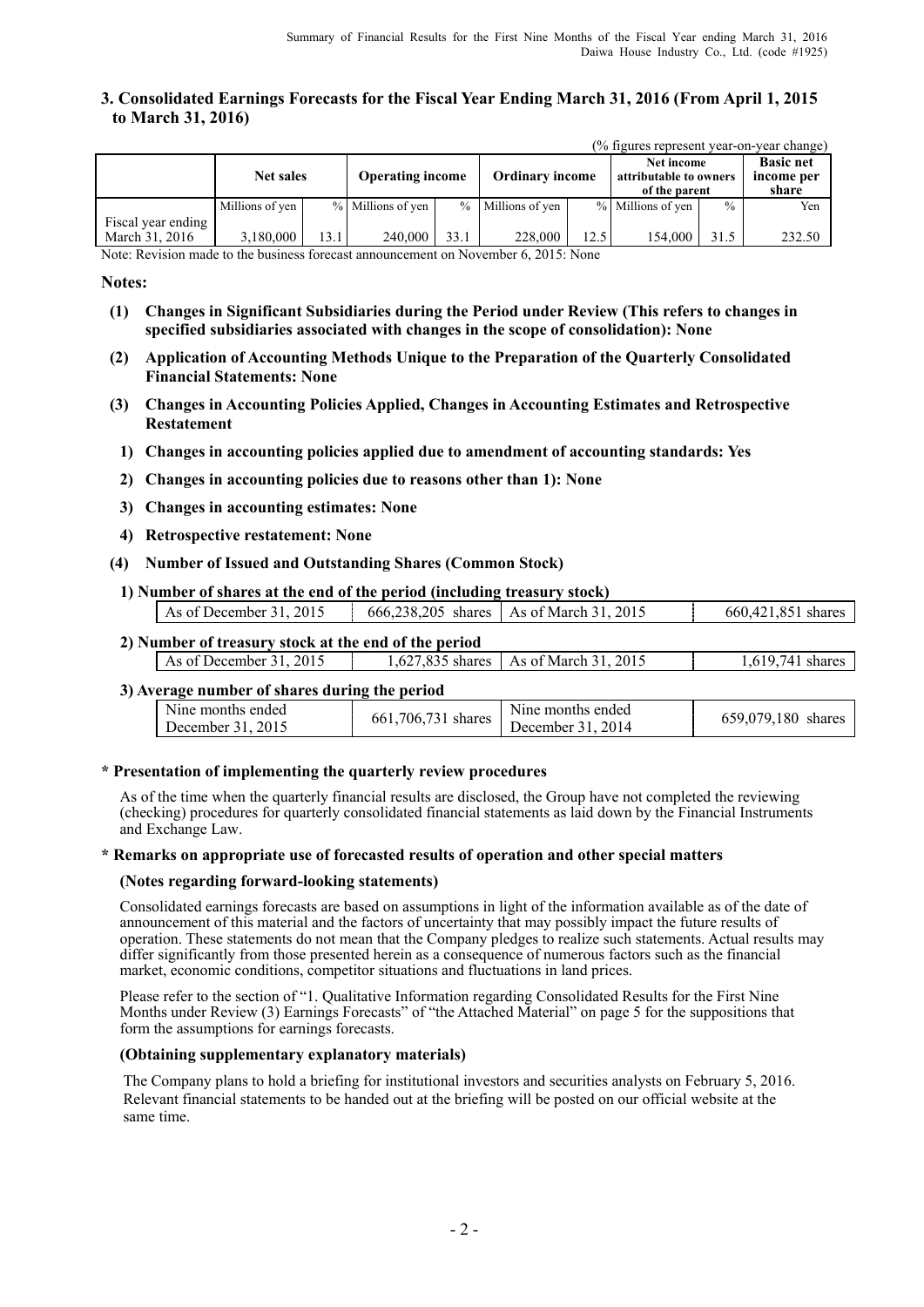# **Contents of the Attached Material**

| 1. Qualitative Information regarding Consolidated Results for the First Nine Months under Review  4 |  |
|-----------------------------------------------------------------------------------------------------|--|
|                                                                                                     |  |
|                                                                                                     |  |
|                                                                                                     |  |
|                                                                                                     |  |
|                                                                                                     |  |
| (1) Changes in Accounting Policies Applied, Changes in Accounting Estimates and Retrospective       |  |
|                                                                                                     |  |
|                                                                                                     |  |
|                                                                                                     |  |
|                                                                                                     |  |
|                                                                                                     |  |
|                                                                                                     |  |
|                                                                                                     |  |
|                                                                                                     |  |
|                                                                                                     |  |
|                                                                                                     |  |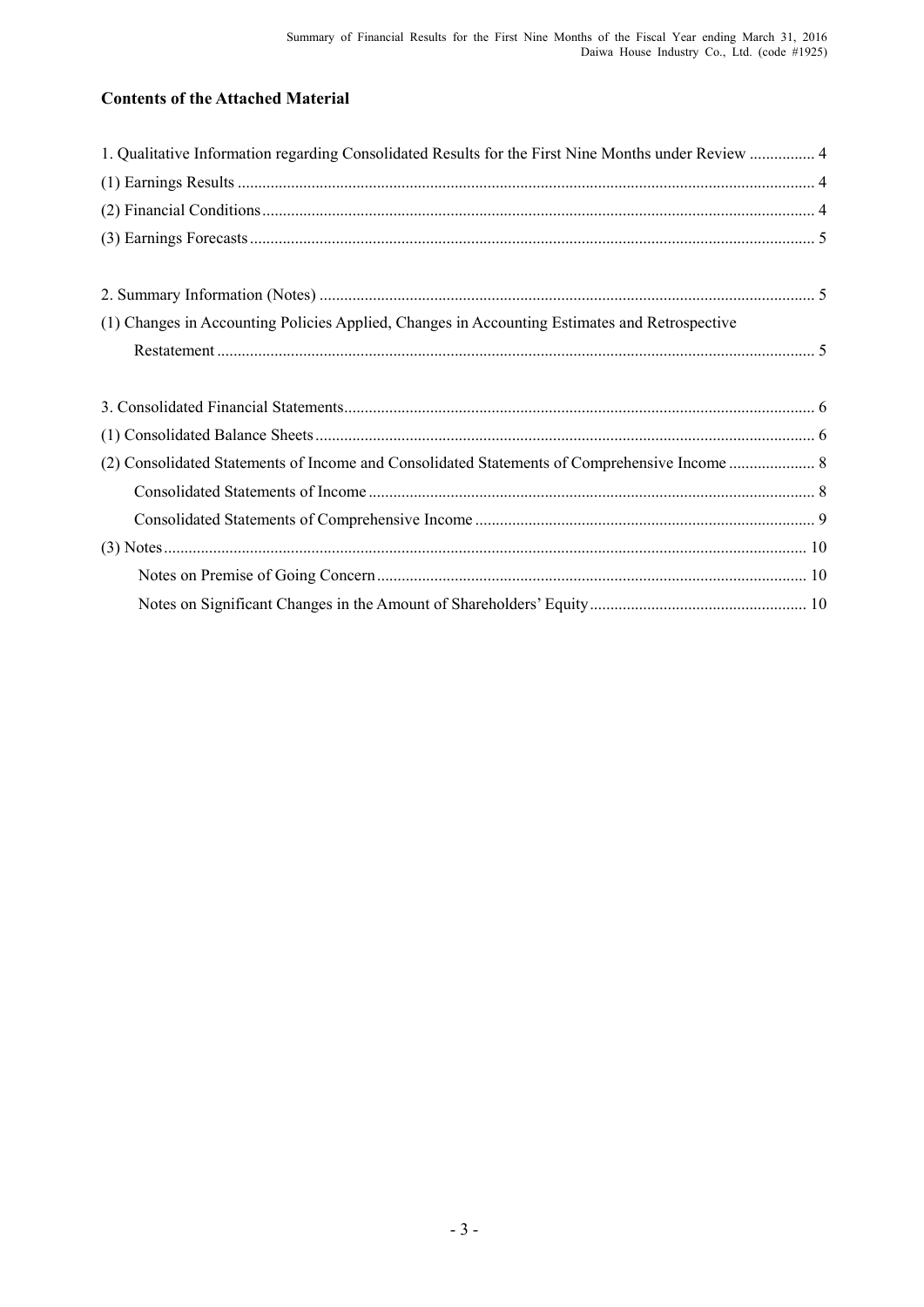## **1. Qualitative Information regarding Consolidated Results for the First Nine Months under Review**

## **(1) Earnings Results**

The Japanese economy continued to experience a gradual recovery throughout the first nine months of the fiscal year ending March 2016. Government economic policies and lower oil prices have played a part in improved employment environment and higher payrolls. However, the deceleration of the Chinese economy has caused a downward swing in exports and certain production, indicating some weakness.

The housing industry has been experiencing inconsistent performance, repeating an alternating cycle of year-on-year growth and decline in new housing starts in the months since September 2015, despite continued signs of recovery from the lull following the surge in demand in advance of the April 2014 consumption tax rate increase. Although the general construction market has experienced 11 consecutive months of lower year-on-year results since February 2015 for public works construction orders, private construction orders have shown 15 straight months of higher year-on-year performance since October 2014, owing to increased corporate capital investments caused by a recovery in the domestic manufacturing industry.

In light of these circumstances, the Daiwa House Group expanded its investment plan from the original plan in our Fourth Medium-Term Management Plan (ending March 2016). The Group is actively engaged in real estate development investment and other projects to grow earnings in our core domestic and other businesses.

As another measure toward stronger competitive ability, Daiwa LifeNext Co., Ltd. and Daiwa Service Co., Ltd., both companies dealing mainly in the condominium management business, merged in April 2015. Further, Fujita Corporation and Daiwa Odakyu Construction Co., Ltd. merged in October 2015, serving as yet another measure toward building a strong foundation for growth.

As a result, net sales for the first nine months of the fiscal year ending March 2016 was 2,242,336 million yen (+13.5% year on year). Ordinary income was 170,826 million yen (+43.0% year on year), while net income attributable to owners of the parent amounted to 119,575 million yen  $(+40.2\%$  year on year).

## **(2) Financial Conditions**

Total assets as of the end of the consolidated nine-month reporting period was 3,215,982 million yen, an increase of 194,975 million yen compared to the 3,021,007 million yen in total assets at the end of the prior consolidated fiscal year. This result was mainly due to an increase in property, plant, and equipment via acquisitions of investment properties, despite a decrease in cash and deposits.

Total liabilities as of the end of the consolidated nine-month reporting period amounted to 2,011,341 million yen, representing a 103,151 million yen increase compared to the 1,908,190 million yen in total liabilities at the end of the prior consolidated fiscal year. This result was mainly due to the issuance of commercial paper and an increase in advances received on uncompleted construction contracts.

Total net assets as of the end of the consolidated nine-month reporting period amounted to 1,204,641 million yen, representing a 91,824 million yen increase compared to 1,112,817 million yen in total net assets at the end of the prior consolidated fiscal year. This result was mainly due to recording of net income attributable to owners of the parent of 119,575 million yen, offset in part by payments of dividends related to the prior consolidated fiscal year.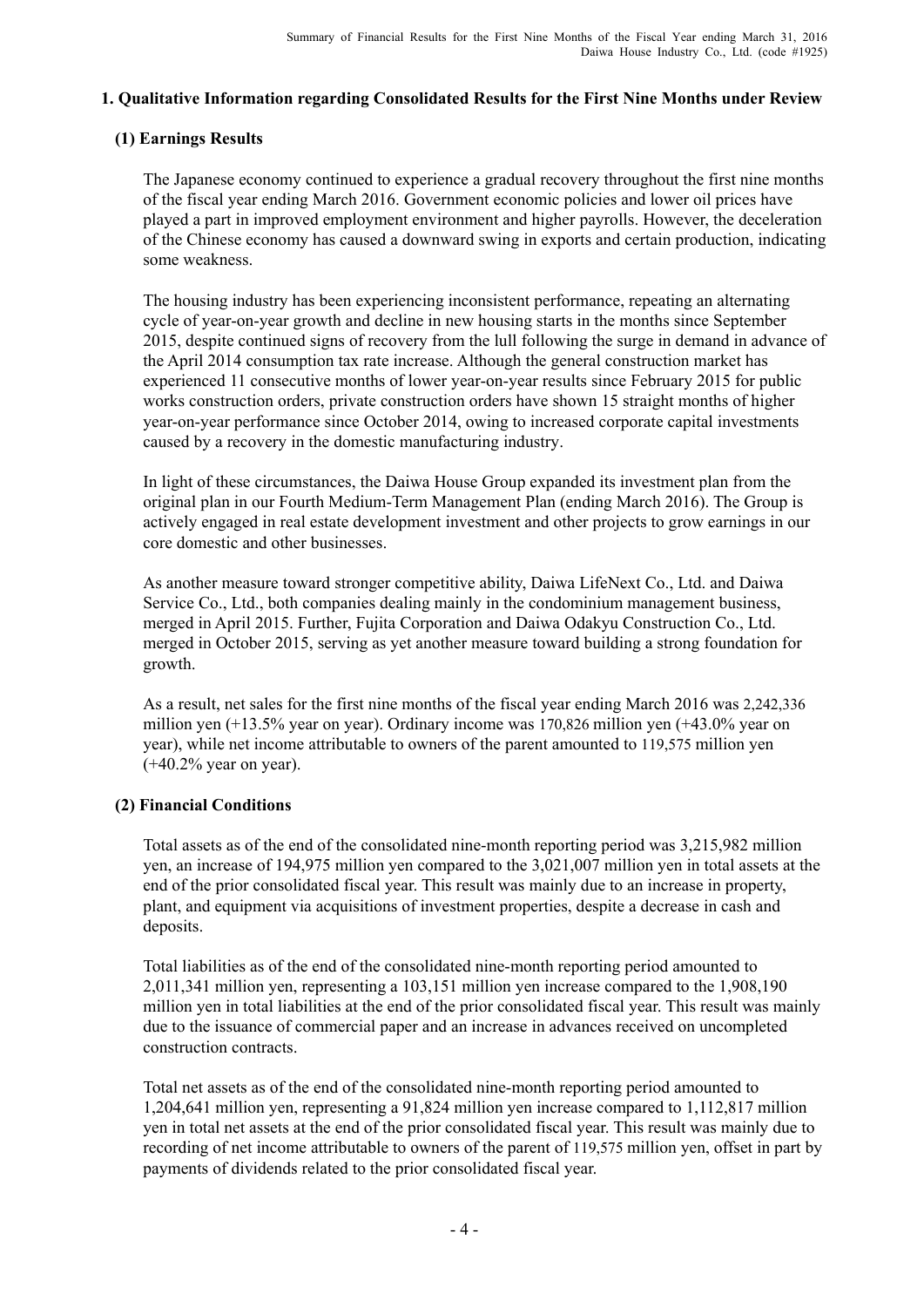## **(3) Earnings Forecasts**

The Company has not revised consolidated earnings forecasts for the fiscal year ending March 2016 subsequent to the forecasts in *Announcement of Dividend Payment (Interim Dividend) and Revision of Earnings and Dividend Forecast for the Fiscal Year Ending March 2016*, as published on November 6, 2015.

## **2. Summary Information (Notes)**

## **(1) Changes in Accounting Policies Applied, Changes in Accounting Estimates and Retrospective Restatement**

Change in Accounting Policies

(Application of Accounting Standard for Business Combinations)

Beginning with the first three months of the consolidated fiscal year under review, the Company has adopted the Accounting Standard for Business Combinations (ASBJ Statement No. 21, September 13, 2013), the Accounting Standard for Consolidated Financial Statements (ASBJ Statement No. 22, September 13, 2013), and the Accounting Standard for Business Divestitures (ASBJ Statement No. 7, September 13, 2013). Under these changes, the Company now records differences due to equity changes in subsidiaries subject to ongoing control to capital surplus. In addition, the Company now records acquisition-related costs as costs in the consolidated fiscal year in which they occurred. With respect to business combinations occurring after the beginning of the first three months of the consolidated fiscal year under review, the Company now revises acquisition cost allocation based on provisional accounting estimates, reflecting these costs in the quarterly consolidated financial statements for the date on which the business combination occurred.

The Company has changed its presentation with respect to quarterly net income, as well as changing the presentation from "minority interests" to "non-controlling interests." To reflect these changes in presentation, the Company has reclassified its financial statements for the first nine months of the prior consolidated fiscal year and its financial statements for the prior consolidated fiscal year.

In accordance with the transitional treatment based on the provisions of section 58-2 (4) of the Accounting Standard for Business Combinations, section 44-5 (4) of the Accounting Standard for Consolidated Financial Statements, and section 57-4 (4) of the Accounting Standard for Business Divestitures, the effects of the application of these changes have been applied as of the beginning of the first three months of the consolidated fiscal year under review and for periods thereafter.

As a result, the Company does not expect this transaction to have a material impact on operating income, ordinary income, or income before income taxes for the first nine months of the consolidated fiscal year under review.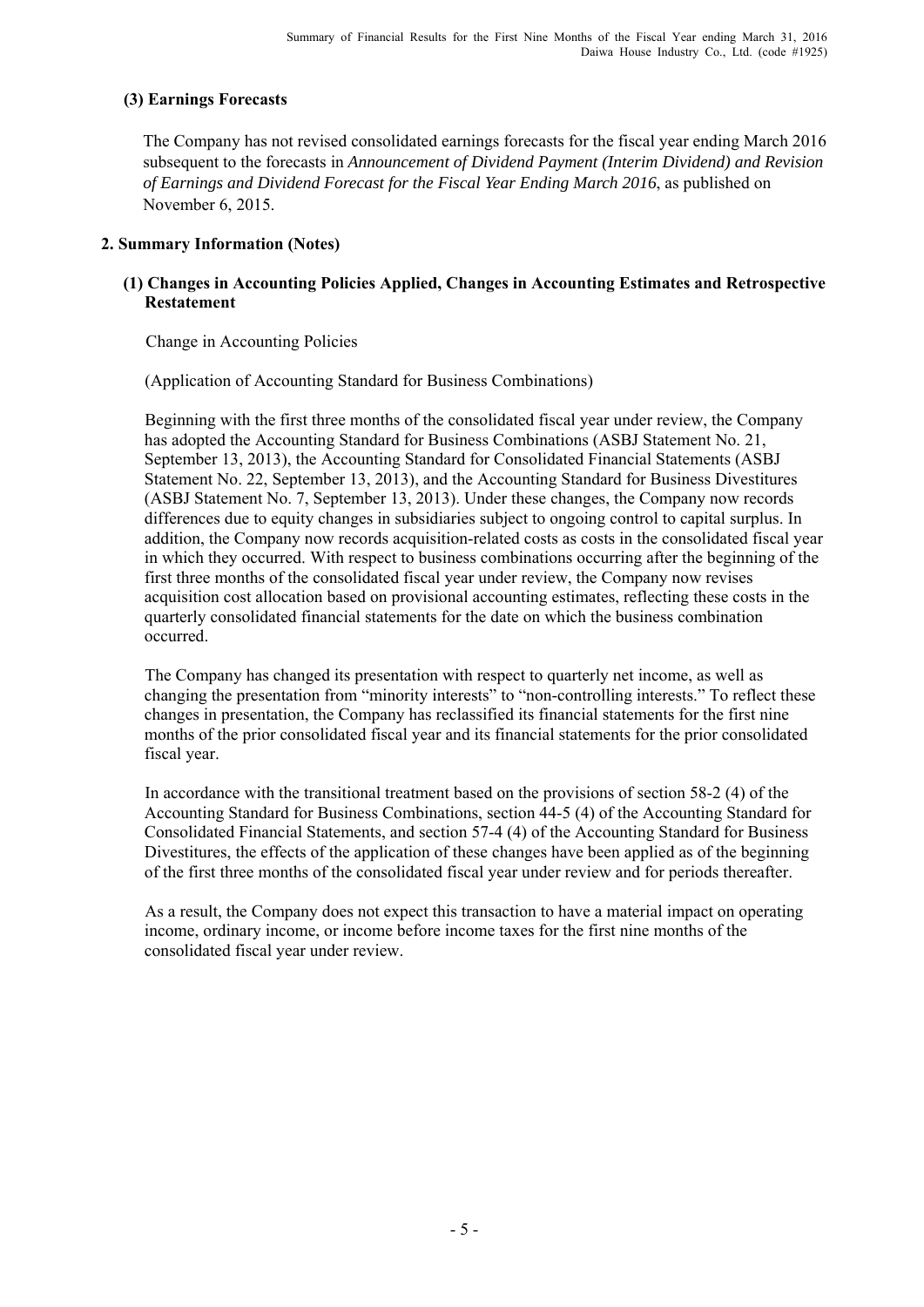## **3. Consolidated Financial Statements**

## **(1) Consolidated Balance Sheets**

|                                                                                  |                      | (Millions of yen)       |
|----------------------------------------------------------------------------------|----------------------|-------------------------|
|                                                                                  | As of March 31, 2015 | As of December 31, 2015 |
| Assets                                                                           |                      |                         |
| Current assets                                                                   |                      |                         |
| Cash and deposits                                                                | 238,776              | 185,385                 |
| Notes and accounts receivable from completed<br>construction contracts and other | 244,045              | 291,577                 |
| Short-term investment securities                                                 | 16                   | 16                      |
| Costs on uncompleted construction contracts                                      | 31,778               | 39,565                  |
| Real estate for sale                                                             | 423,869              | 449,207                 |
| Real estate for sale in process                                                  | 114,915              | 145,263                 |
| Land for development                                                             | 647                  | 647                     |
| Merchandise and finished goods                                                   | 14,984               | 16,105                  |
| Work in process                                                                  | 6,709                | 10,496                  |
| Raw materials and supplies                                                       | 5,785                | 6,874                   |
| Other                                                                            | 192,067              | 211,140                 |
| Allowance for doubtful accounts                                                  | (3,347)              | (4,741)                 |
| Total current assets                                                             | 1,270,247            | 1,351,540               |
| Noncurrent assets                                                                |                      |                         |
| Property, plant and equipment                                                    |                      |                         |
| Buildings and structures                                                         | 782,817              | 821,346                 |
| Accumulated depreciation                                                         | (365, 178)           | (386, 425)              |
| Buildings and structures, net                                                    | 417,638              | 434,921                 |
| Land                                                                             | 566,139              | 622,004                 |
| Other                                                                            | 199,303              | 216,297                 |
| Accumulated depreciation                                                         | (112,960)            | (116, 468)              |
| Other, net                                                                       | 86,342               | 99,829                  |
| Total property, plant and equipment                                              | 1,070,121            | 1,156,755               |
| Intangible assets                                                                |                      |                         |
| Goodwill                                                                         | 48,136               | 55,221                  |
| Other                                                                            | 32,441               | 32,112                  |
| Total intangible assets                                                          | 80,578               | 87,334                  |
| Investments and other assets                                                     |                      |                         |
| Investment securities                                                            | 252,982              | 274,055                 |
| Lease and guarantee deposits                                                     | 199,562              | 202,286                 |
| Other                                                                            | 150,944              | 147,726                 |
| Allowance for doubtful accounts                                                  | (3,430)              | (3,715)                 |
| Total investments and other assets                                               | 600,059              | 620,353                 |
| Total noncurrent assets                                                          | 1,750,759            | 1,864,442               |
| Total assets                                                                     | 3,021,007            | 3,215,982               |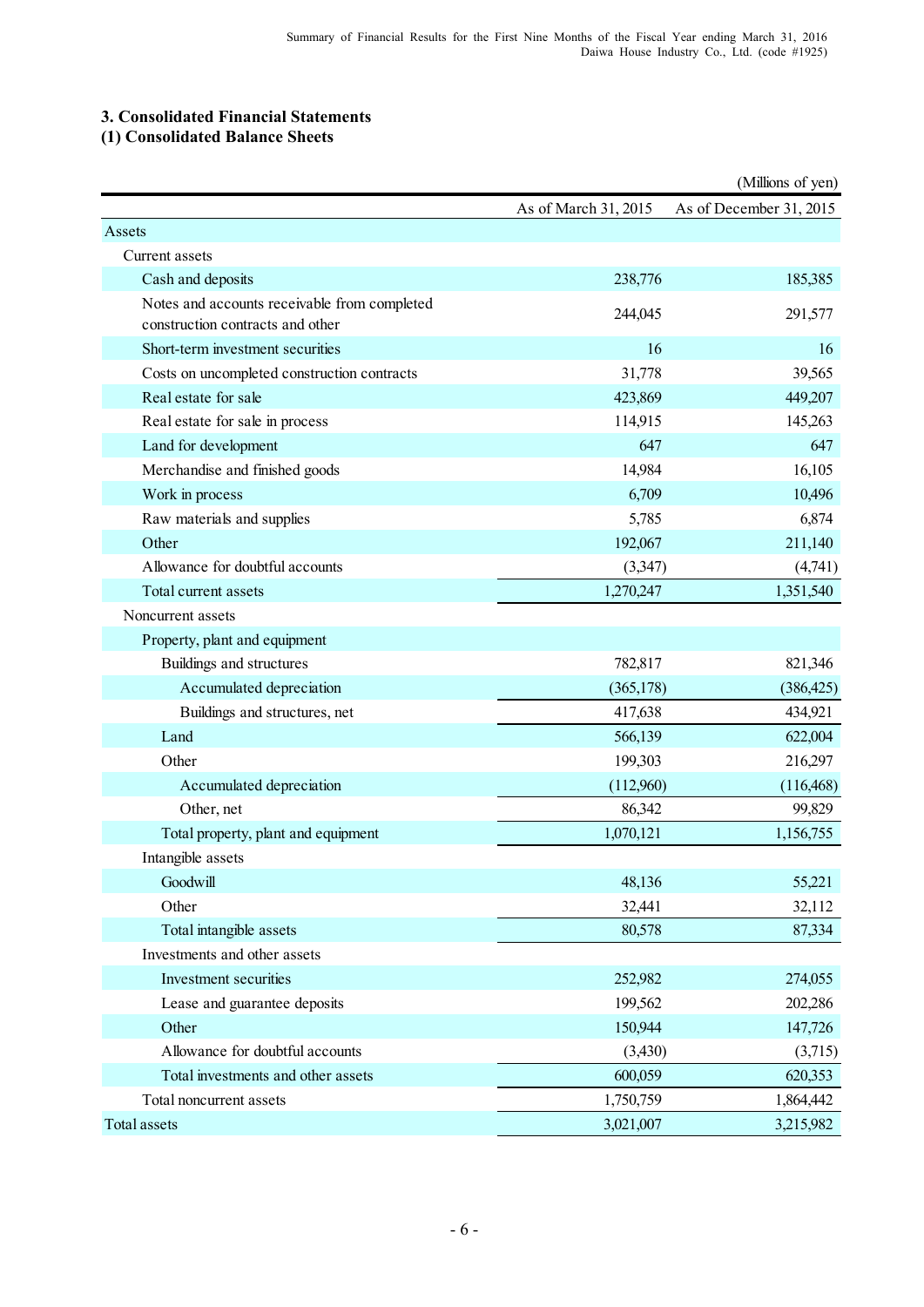|                                                            |                      | (Millions of yen)       |
|------------------------------------------------------------|----------------------|-------------------------|
|                                                            | As of March 31, 2015 | As of December 31, 2015 |
| Liabilities                                                |                      |                         |
| <b>Current</b> liabilities                                 |                      |                         |
| Notes and accounts payable for construction                | 309,261              | 303,520                 |
| contracts and other                                        |                      |                         |
| Short-term loans payable                                   | 70,892               | 85,476                  |
| Current portion of bonds payable                           | 110                  | 10,083                  |
| Current portion of long-term loans payable                 | 34,803               | 38,237                  |
| Commercial papers                                          | 72,000               | 120,000                 |
| Income taxes payable                                       | 27,415               | 24,974                  |
| Advances received                                          | 39,732               | 50,133                  |
| Advances received on uncompleted construction<br>contracts | 90,487               | 114,574                 |
| Provision for bonuses                                      | 39,249               | 23,528                  |
| Provision for warranties for completed construction        | 6,819                | 6,820                   |
| Asset retirement obligations                               | 1,617                | 1,640                   |
| Other                                                      | 223,713              | 231,962                 |
| Total current liabilities                                  | 916,104              | 1,010,953               |
| Noncurrent liabilities                                     |                      |                         |
| Bonds payable                                              | 110,595              | 100,054                 |
| Long-term loans payable                                    | 275,128              | 290,482                 |
| Long-term lease and guarantee deposited                    | 241,355              | 245,946                 |
| Net defined benefit liability                              | 179,470              | 184,556                 |
| Asset retirement obligations                               | 29,434               | 31,715                  |
| Other                                                      | 156,100              | 147,632                 |
| Total noncurrent liabilities                               | 992,085              | 1,000,388               |
| <b>Total</b> liabilities                                   | 1,908,190            | 2,011,341               |
| Net assets                                                 |                      |                         |
| Shareholders' equity                                       |                      |                         |
| Capital stock                                              | 161,699              | 161,699                 |
| Capital surplus                                            | 294,632              | 311,226                 |
| Retained earnings                                          | 534,639              | 607,656                 |
| Treasury stock                                             | (1,965)              | (1,991)                 |
| Total shareholders' equity                                 | 989,005              | 1,078,590               |
| Accumulated other comprehensive income                     |                      |                         |
| Valuation difference on available-for-sale<br>securities   | 84,678               | 89,385                  |
| Deferred gains or losses on hedges                         | 84                   | (9)                     |
| Revaluation reserve for land                               | (457)                | (217)                   |
| Foreign currency translation adjustment                    | 32,318               | 27,170                  |
| Total accumulated other comprehensive income               | 116,623              | 116,329                 |
| Subscription rights to shares                              | 38                   | 38                      |
| Non-controlling interests                                  | 7,149                | 9,682                   |
| Total net assets                                           | 1,112,817            | 1,204,641               |
| Total liabilities and net assets                           | 3,021,007            | 3,215,982               |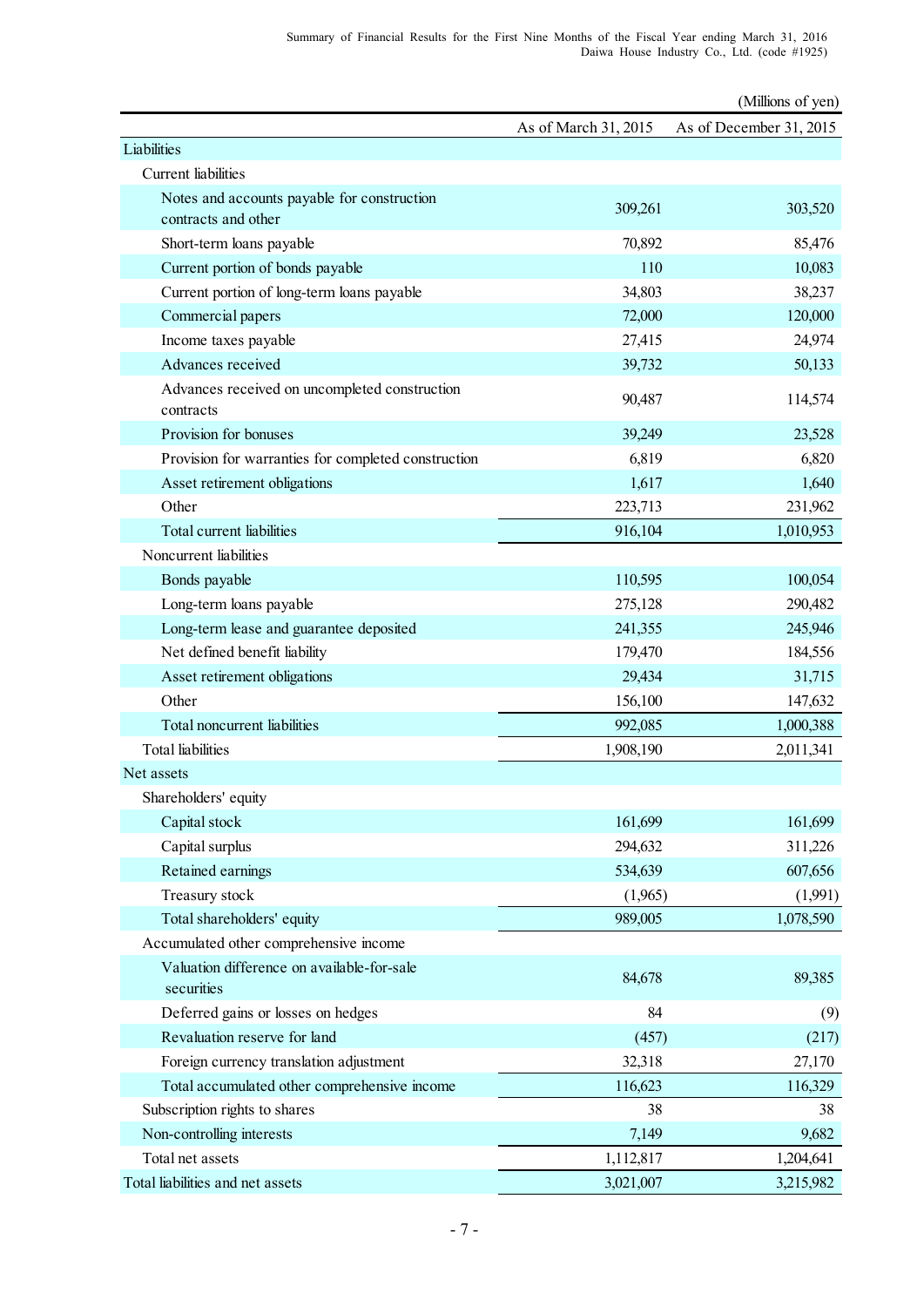|                                                             |                       | (Millions of yen)     |
|-------------------------------------------------------------|-----------------------|-----------------------|
|                                                             | Nine months ended     | Nine months ended     |
|                                                             | December 31, 2014     | December 31, 2015     |
|                                                             | (From April 1, 2014   | (From April 1, 2015   |
|                                                             | to December 31, 2014) | to December 31, 2015) |
| Net sales                                                   | 1,976,032             | 2,242,336             |
| Cost of sales                                               | 1,595,613             | 1,786,899             |
| Gross profit                                                | 380,419               | 455,437               |
| Selling, general and administrative expenses                | 264,318               | 285,375               |
| Operating income                                            | 116,101               | 170,062               |
| Non-operating income                                        |                       |                       |
| Interest income                                             | 2,926                 | 2,719                 |
| Dividends income                                            | 2,498                 | 2,910                 |
| Equity in earnings of affiliates                            | 352                   |                       |
| Miscellaneous income                                        | 5,862                 | 3,916                 |
| Total non-operating income                                  | 11,641                | 9,546                 |
| Non-operating expenses                                      |                       |                       |
| Interest expenses                                           | 3,840                 | 3,714                 |
| Taxes and dues                                              | 808                   | 1,534                 |
| Equity in losses of affiliates                              |                       | 415                   |
| Miscellaneous expenses                                      | 3,669                 | 3,117                 |
| Total non-operating expenses                                | 8,318                 | 8,781                 |
| Ordinary income                                             | 119,423               | 170,826               |
| Extraordinary income                                        |                       |                       |
| Gain on sales of noncurrent assets                          | 1,222                 | 545                   |
| Gain on sales of investment securities                      | 3,362                 | 4,363                 |
| Gain on revision of retirement benefit plan                 | 9,394                 |                       |
| Gain on step acquisitions                                   | 5                     | 4,147                 |
| Other                                                       | 8                     |                       |
| Total extraordinary income                                  | 13,993                | 9,056                 |
| <b>Extraordinary losses</b>                                 |                       |                       |
| Loss on sales of noncurrent assets                          | 57                    | 41                    |
| Loss on retirement of noncurrent assets                     | 1,538                 | 620                   |
| Impairment loss                                             | 210                   | 346                   |
| Loss on sales of investment securities                      |                       | 116                   |
| Loss on valuation of investment securities                  | 69                    | 187                   |
| Merger expenses                                             |                       | 826                   |
| Other                                                       | 64                    | 23                    |
| Total extraordinary losses                                  | 1,940                 | 2,162                 |
| Income before income taxes                                  | 131,477               | 177,720               |
| Income taxes-current                                        | 30,998                | 53,656                |
| Income taxes-deferred                                       | 15,688                | 4,401                 |
| Total income taxes                                          | 46,686                | 58,057                |
| Net income                                                  | 84,790                | 119,662               |
| Net income (loss) attributable to non-controlling interests | (490)                 | 87                    |
| Net income attributable to owners of the parent             | 85,281                | 119,575               |
|                                                             |                       |                       |

## **(2) Consolidated Statements of Income and Consolidated Statements of Comprehensive Income (Consolidated Statements of Income)**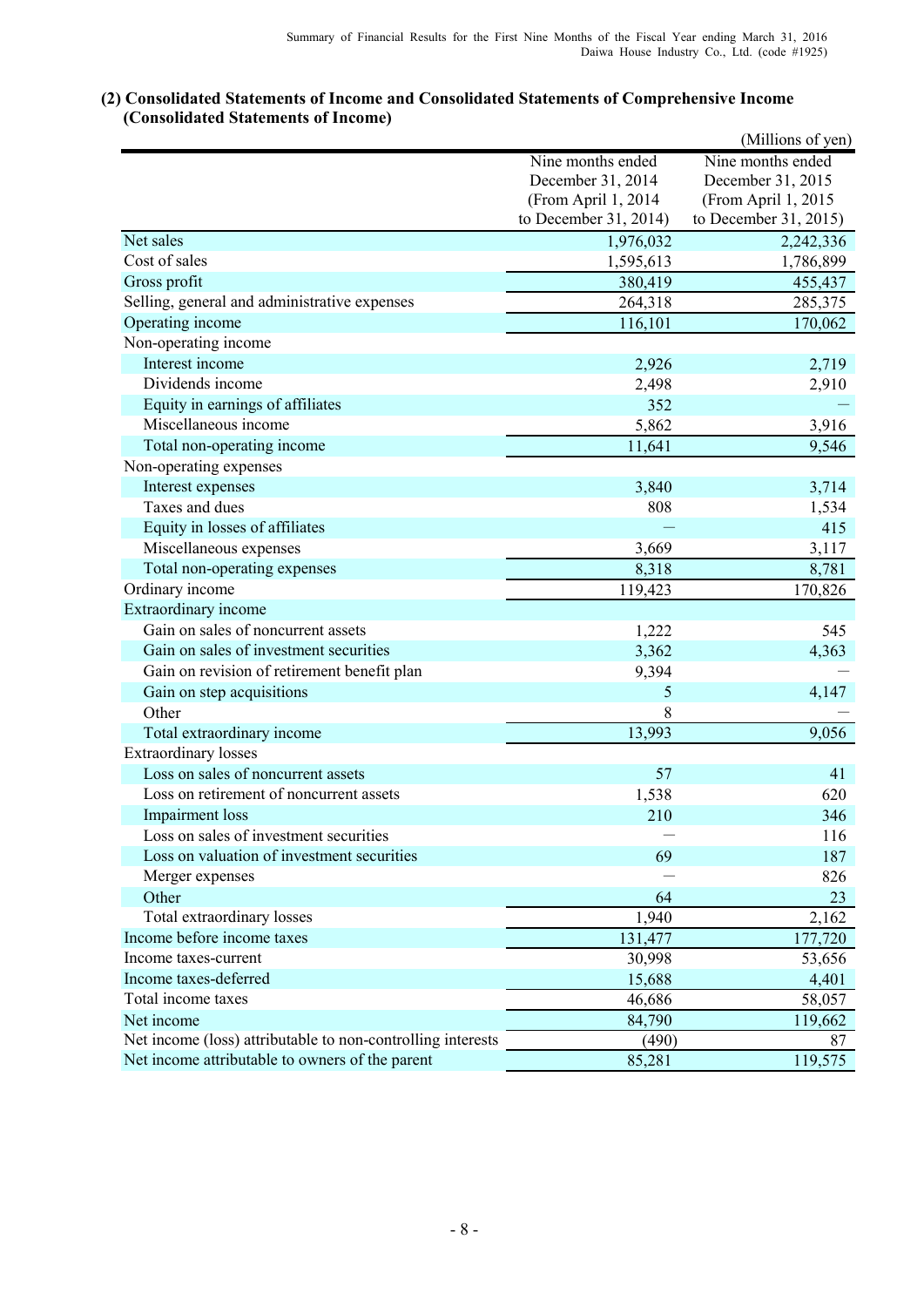# **(Consolidated Statements of Comprehensive Income)**

|                                                                                        |                       | (Millions of yen)     |
|----------------------------------------------------------------------------------------|-----------------------|-----------------------|
|                                                                                        | Nine months ended     | Nine months ended     |
|                                                                                        | December 31, 2014     | December 31, 2015     |
|                                                                                        | (From April 1, 2014)  | (From April 1, 2015)  |
|                                                                                        | to December 31, 2014) | to December 31, 2015) |
| Net income                                                                             | 84,790                | 119,662               |
| Other comprehensive income                                                             |                       |                       |
| Valuation difference on available-for-sale securities                                  | 26,152                | 5,042                 |
| Deferred gains or losses on hedges                                                     | 93                    | (93)                  |
| Foreign currency translation adjustment                                                | 598                   | (4,026)               |
| Share of other comprehensive income of associates<br>accounted for using equity method | 1,616                 | (1,728)               |
| Total other comprehensive income                                                       | 28,460                | (806)                 |
| Comprehensive income                                                                   | 113,251               | 118,856               |
| (Comprehensive income attributable to)                                                 |                       |                       |
| Comprehensive income attributable to owners of the<br>parent                           | 113,731               | 119,042               |
| Comprehensive income attributable to non-coutrolling<br>interests                      | (480)                 | (185)                 |